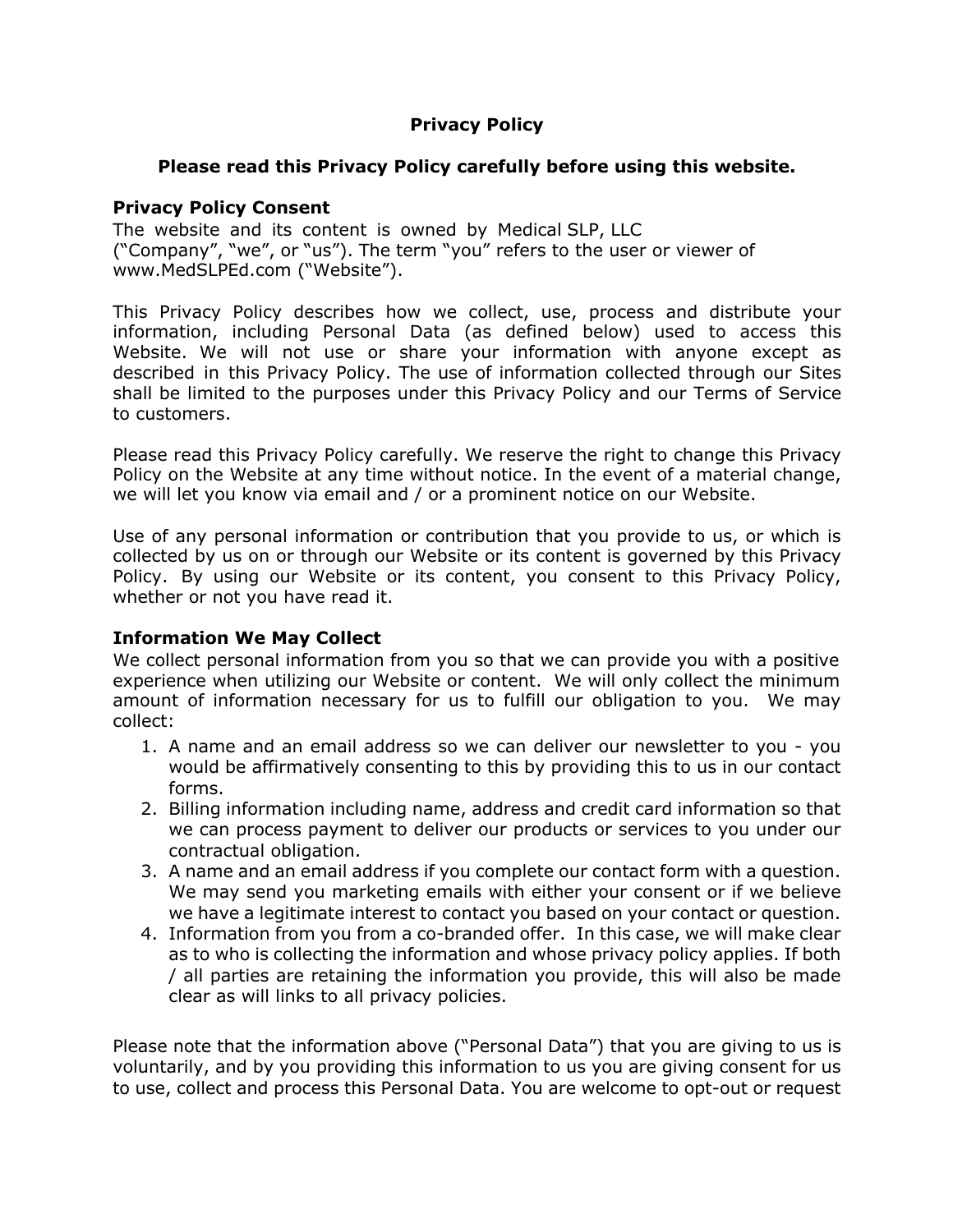for us to delete your Personal Data at any point by contacting us at info@medslped.com

If you choose not to provide us with certain Personal Data, you may not be able to participate in certain aspects of our Website or content.

#### **Other Information We May Collect:**

#### **Anonymous Data Collection and Use**

To maintain our Website's high quality, we may use your IP address to help diagnose problems with our server and to administer the Website by identifying which areas of the Website are most heavily used, and to display content according to your preferences. Your IP address is the number assigned to computers connected to the Internet. This is essentially "traffic data" which cannot personally identify you, but is helpful to us for marketing purposes and for improving our services. Traffic data collection does not follow a user's activities on any other websites in any way. Anonymous traffic data may also be shared with business partners and advertisers on an aggregate basis.

#### **Use of "Cookies"**

We may use the standard "cookies" feature of major web browsers. We do not set any personally identifiable information in cookies, nor do we employ any data-capture mechanisms on our Website other than cookies. You may choose to disable cookies through your own web browser's settings. However, disabling this function may diminish your experience on our Website and some features may not work as intended.

### **What We Do With Information We Collect**

#### **Contact You**

We may contact you with information that you provide to us based on these lawful grounds for processing:

- 1. Consent. We may contact you if you give us your clear, unambiguous, affirmative consent to contact you.
- 2. Contract. We will contact you under our contractual obligation to deliver goods or services you purchase from us.
- 3. Legitimate Interest. We may contact you if we feel you have a legitimate interest in hearing from us. For example, if you sign up for a webinar, we may send you marketing emails based on the content of that webinar. You will always have the option to opt out of any of our emails.

#### **Process Payments**

We will use the Personal Data you give to us in order to process your payment for the purchase of goods or services under a contract. We only use third party payment processors that take the utmost care in securing data and comply with the GDPR.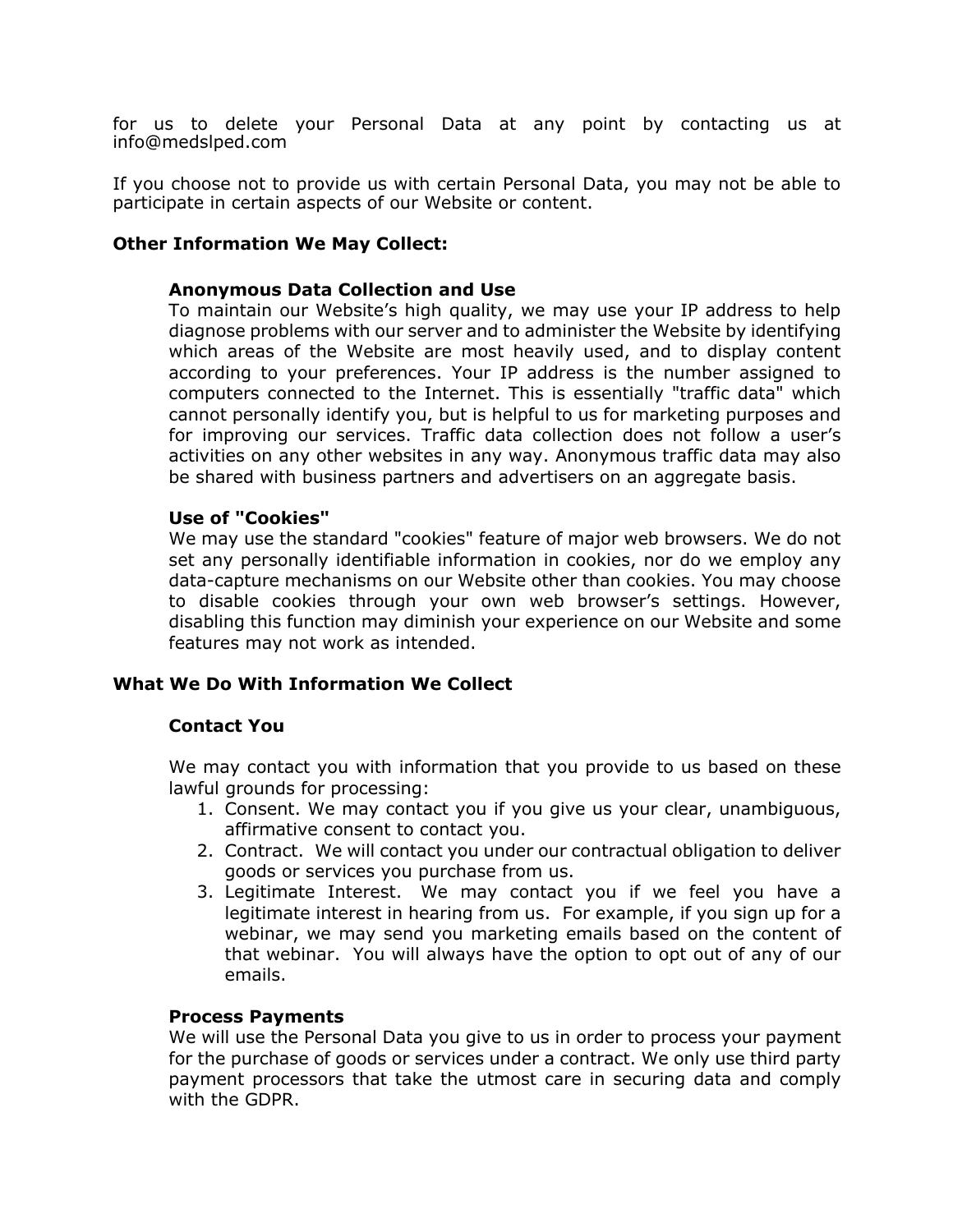## **Targeted Social Media Advertisements**

We may use the data you provide to us to run social media advertisements and / or create look-alike audiences for advertisements.

## **Share with Third Parties**

We may share your information with trusted third parties such as our newsletter provider in order to contact you via email, our merchant accounts to process payments, and Google / social media accounts in order to run advertisements and our affiliates.

### **Viewing by Others**

Note that whenever you voluntarily make your Personal Data available for viewing by others online through this Website or its content, it may be seen, collected and used by others, and therefore, we cannot be responsible for any unauthorized or improper use of the information that you voluntarily share (i.e., sharing a comment on a forum, posting in a Facebook group that we manage, etc.).

### **Submission, Storage, Sharing and Transferring of Personal Data**

Personal Data that you provide to us is stored internally or through a data management system. Your Personal Data will only be accessed by those who help to obtain, manage or store that information, or who have a legitimate need to know such Personal Data (i.e., our hosting provider, newsletter provider, payment processors or team members).

It is important to note that we may transfer data internationally. For users in the European Union, please be aware that we transfer Personal Data outside of the European Union. By using our Website and providing us with your Personal Data, you consent to these transfers in accordance with this Privacy Policy.

### **Data Retention**

We retain your Personal Data for the minimum amount of time necessary to provide you with the information and / or services that you requested from us. We may include certain Personal Data for longer periods of time if necessary for legal, contractual and accounting obligations.

### **Confidentiality**

We aim to keep the Personal Data that you share with us confidential. Please note that we may disclose such information if required to do so by law or in the good-faith belief that: (1) such action is necessary to protect and defend our rights or property or those of our users or licensees, (2) to act as immediately necessary in order to protect the personal safety or rights of our users or the public, or (3) to investigate or respond to any real or perceived violation of this Privacy Policy or of our Disclaimer, Terms and Conditions, or any other terms of use or agreement with us.

#### **Passwords**

To use certain features of the Website or its content, you may need a username and password. You are responsible for maintaining the confidentiality of the username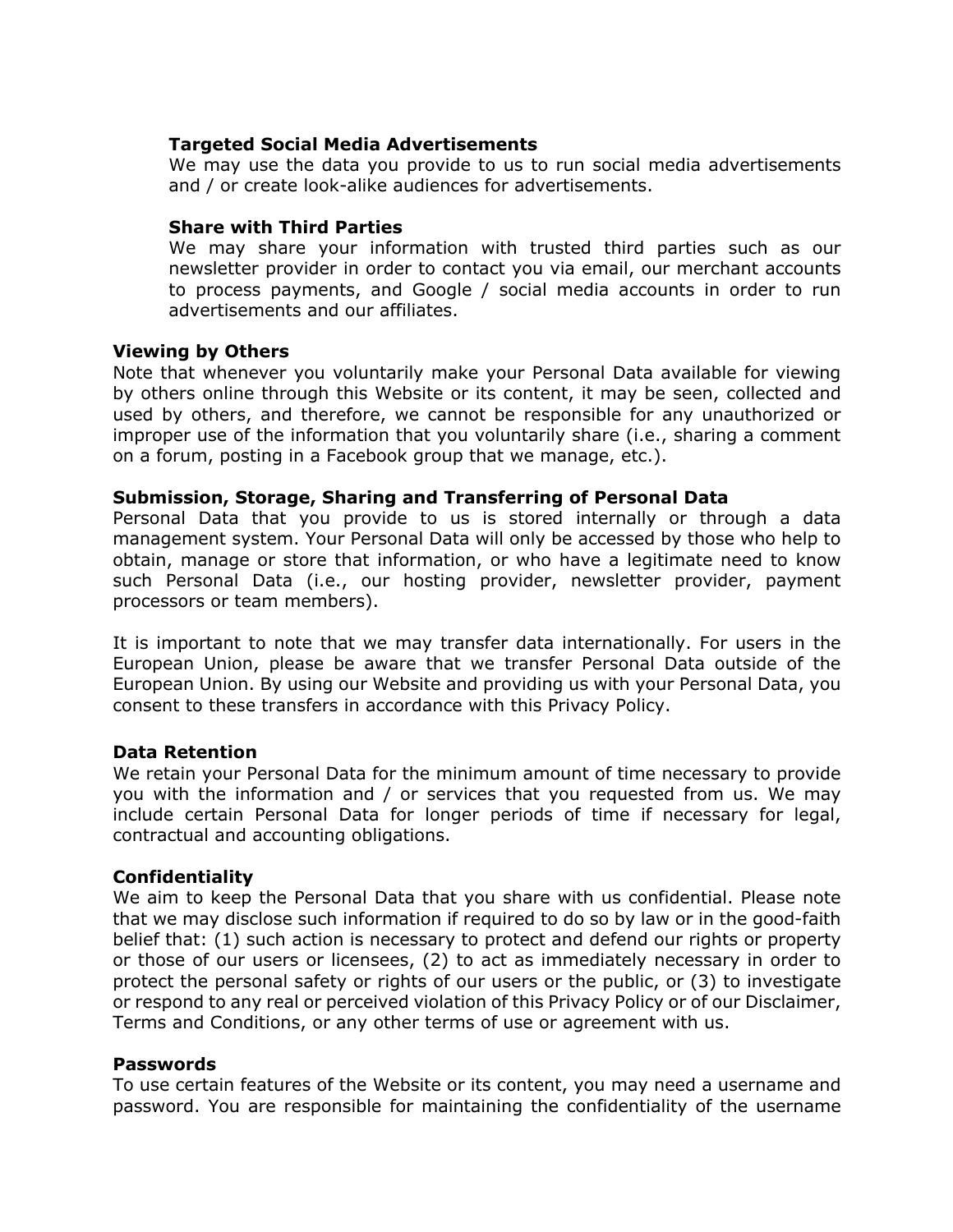and password, and you are responsible for all activities, whether by you or by others, that occur under your username or password and within your account. We cannot and will not be liable for any loss or damage arising from your failure to protect your username, password or account information. If you share your username or password with others, they may be able to obtain access to your Personal Data at your own risk.

You agree to notify us immediately of any unauthorized or improper use of your username or password or any other breach of security. To help protect against unauthorized or improper use, make sure that you log out at the end of each session requiring your username and password.

We will use our best efforts to keep your username and password(s) private and will not otherwise share your password(s) without your consent, except as necessary when the law requires it or in the good faith belief that such action is necessary, particularly when disclosure is necessary to identify, contact or bring legal action against someone who may be causing injury to others or interfering with our rights or property.

# **How You Can Access, Update or Delete Your Personal Data**

You have the right to:

- 1. Request information about how your Personal Data is being used and request a copy of what Personal Data we use.
- 2. Restrict processing if you think the Personal Data is not accurate, unlawful, or no longer needed.
- 3. Rectify or erase Personal Data and receive confirmation of the rectification or erasure. (You have the "right to be forgotten").
- 4. Withdraw your consent at any time to the processing of your Personal Data.
- 5. Lodge a complaint with a supervisory authority if you feel we are using your Personal Data unlawfully.
- 6. Receive Personal Data portability and transference to another controller without our hindrance.
- 7. Object to our use of your Personal Data.
- 8. Not be subject to an automated decision based solely on automatic processing, including profiling, which legally or significantly affects you.

You may unsubscribe from our e-newsletters or updates at any time through the unsubscribe link at the footer of all email communications. If you have questions or are experiencing problems unsubscribing, please contact us at info@medslped.com

# **Security**

We take commercially reasonable steps to protect the Personal Data you provide to us from misuse, disclosure or unauthorized access. We only share your Personal Data with trusted third parties who use the same level of care in processing your Personal Data. That being said, we cannot guarantee that your Personal Data will